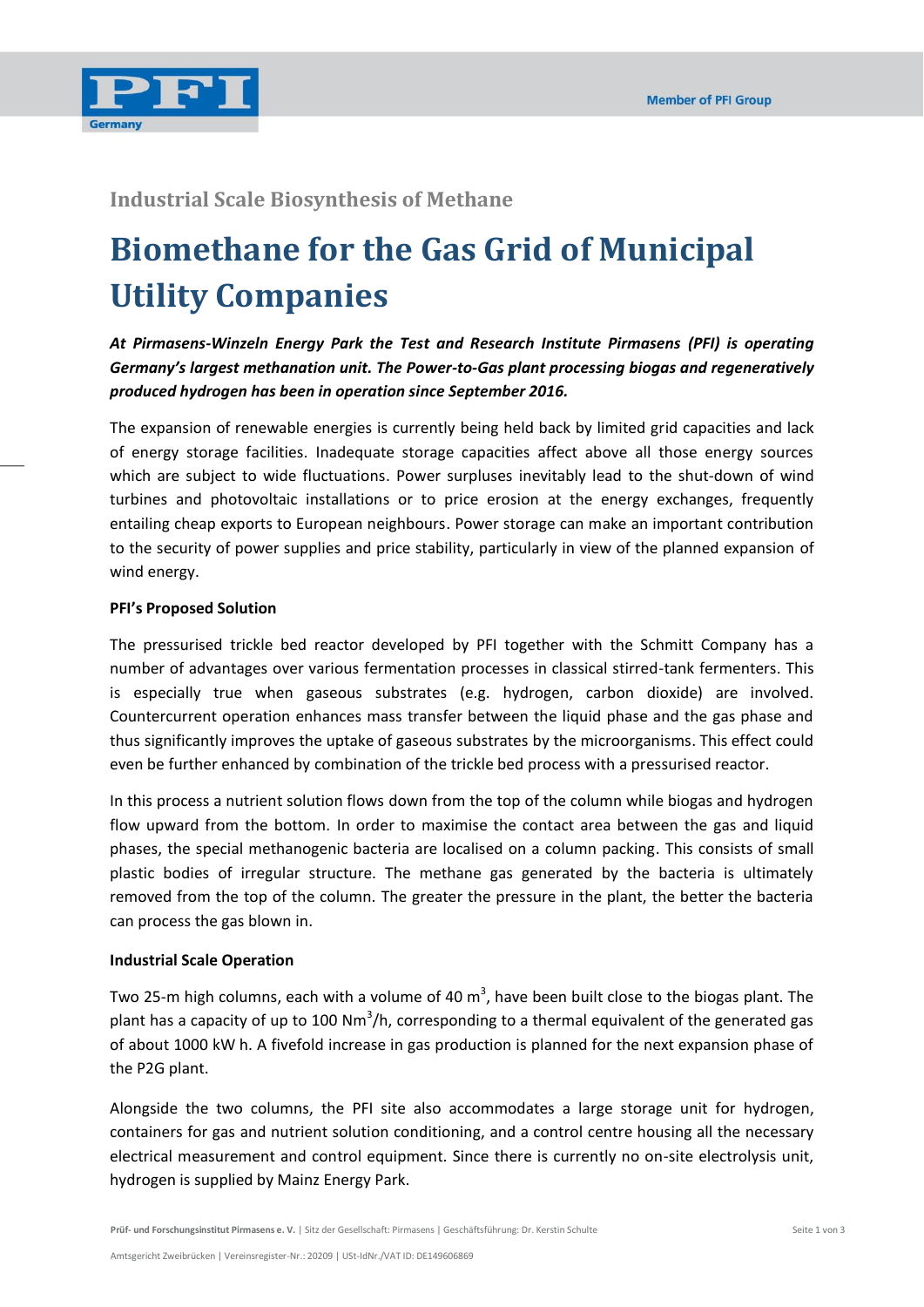

The project was funded to the tune of  $E1.55m$  through the European Regional Development Fund (ERDF) by the State of Rhineland-Palatinate. The siting of the project is ideal beause the biogas plant can serve as a free source of  $CO<sub>2</sub>$ .



*PFI biogas conditioning unit (back left) and the biogas feed-in unit of the Pirmasens municipal utility company (front right) at Pirmasens-Winzeln Energy Park*

After a construction period of about one year, the biogas feed-in unit, consisting of gas analysis, gas conditioning with gas odourisation, and pressure control technology, came on stream in September 2016 when it fed the first biomethane into the natural gas grid. Experience gained so far by PFI researchers with the Winzeln plant has been good: feed-in functions smoothly and the trickle bed reactor technology has proved effective. The next step is to refine the plant engineering to facilitate economic biotechnological methanation at other favourable locations (water electrolysis plants and chlorine production plants).

### **Technological Development and Future of the Energy Park**

"In the future, we intend to increase the overall efficiency of the trickle bed reactor by raising the process temperature from the current level of 60 °C to 80 °C", is one of the principal challenges cited by Stefan Dröge (Head of Microbiology and Biotechnology at PFI). The goal is to further increase the rate of reaction in order to keep the size of reactors at a reasonable level. There is also room for further refinement of process control.